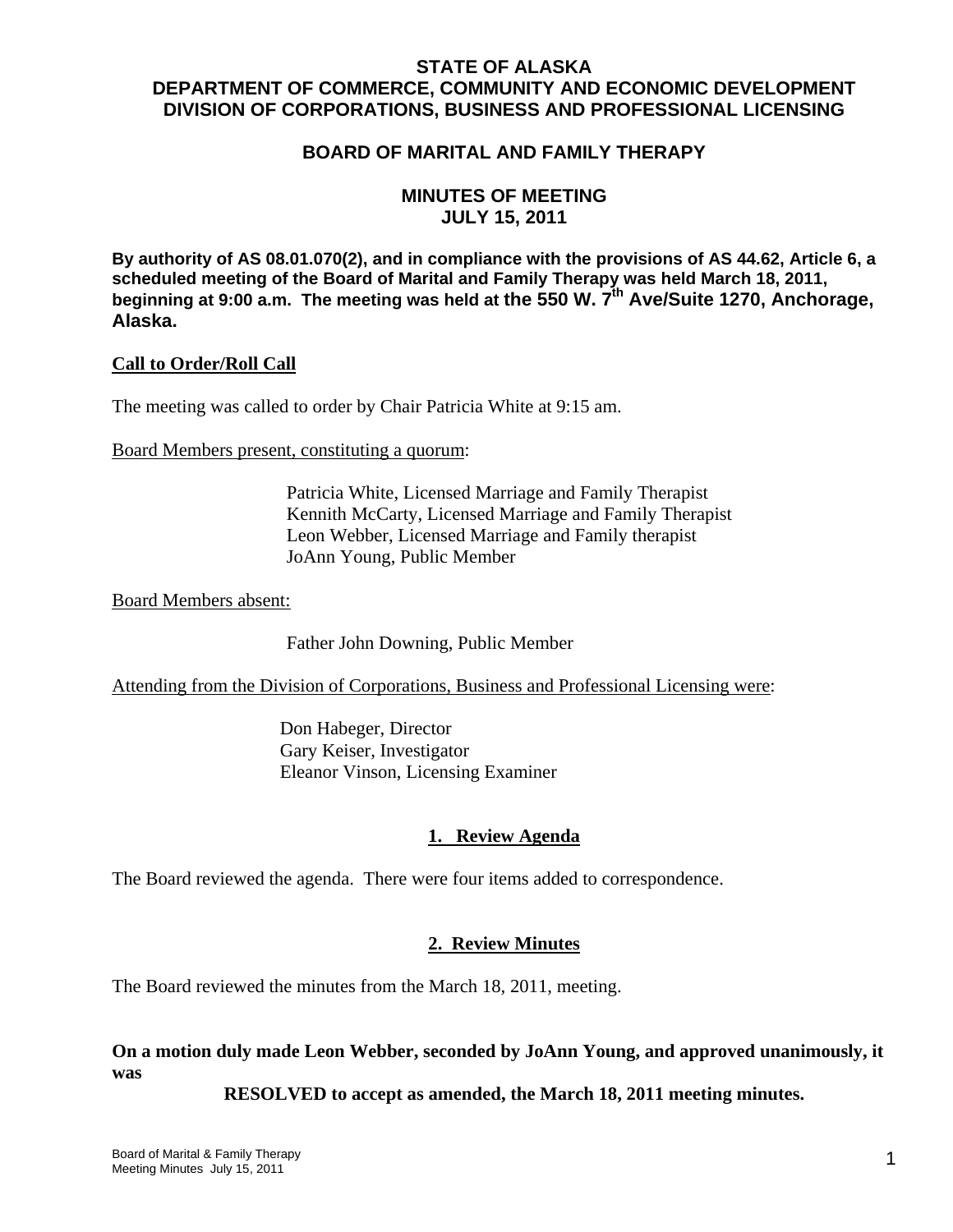### **3. Investigator's Report**

The Board's Investigator, Gary Keiser, presented the report. Since the last meeting, there has been one complaint opened.

# **4. Application/Audit Review**

The Board reviewed 118 applications 1 audit review. The Board requested more information on some of the applications for continuing education approval.

**On a motion duly made Leon Webber, seconded by JoAnn Young, and approved unanimously, it was** 

**RESOLVED go into executive session with staff under authority of AS 44.62.310 in order to discuss applications** 

**Into executive session 11:12 am Out of executive session 11:52 am** 

**On a motion duly made Leon Webber, seconded by JoAnn Young, and approved unanimously, it was** 

 **RESOLVED to accept the following applications and audits:**

# **CONTINUING EDUCATION AUDITS**

NEWHOUSE, KATHERINE

# **CONTINUING EDUCATION PROVIDERS APPROVAL APPLICATIONS**

# *CODI*

12 Step Facilitation

ASAM

Assessment for Professionals

Cognitive Behavioral Therapy

Documentation

Family Psycheducation

Global Assessment & Functioning

Integrated Treatment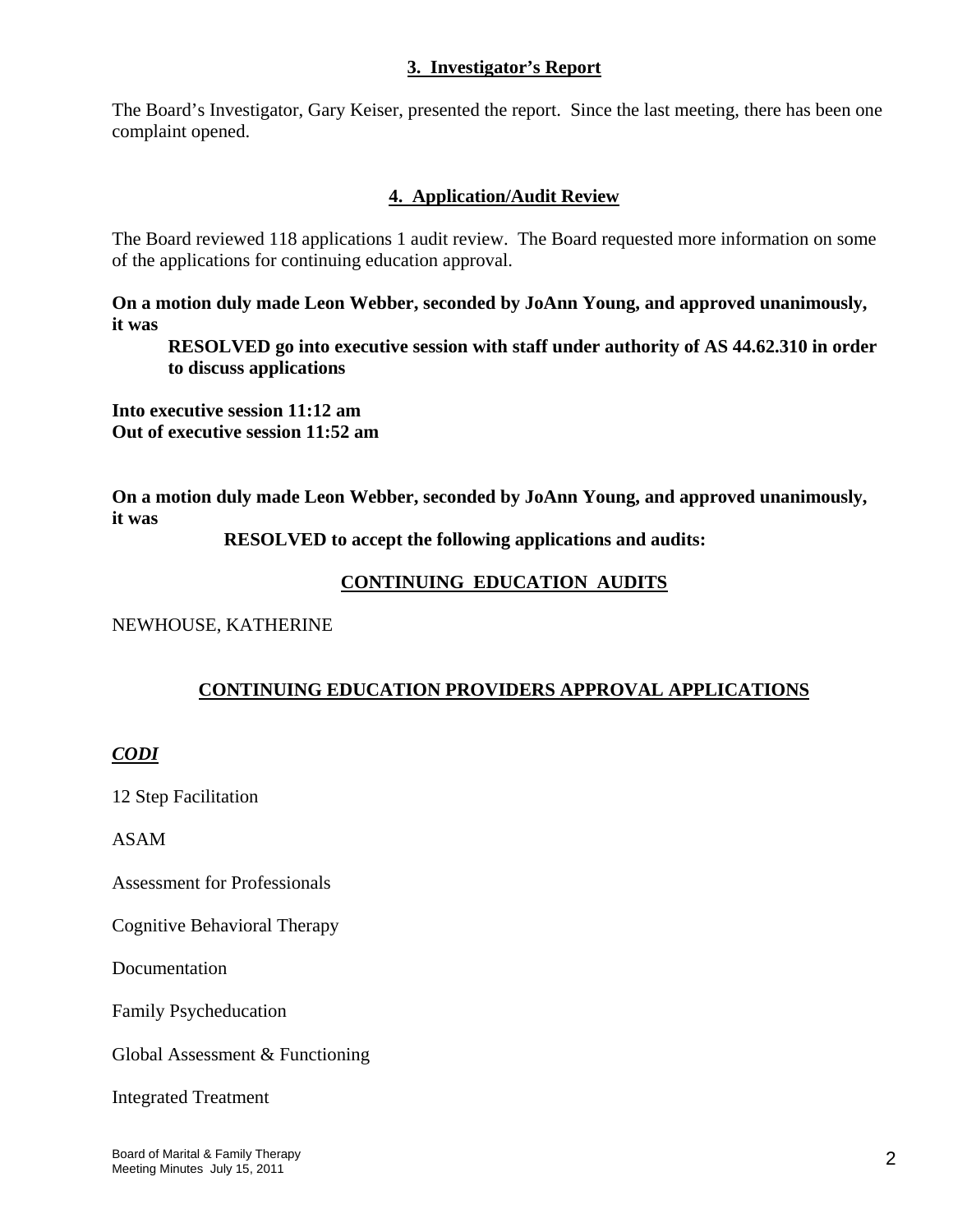Medication Management Motivational Enhancement Therapy Personality Disorders & Addiction Risk Assessment Trauma Focused CBT Working with Resistant Clients

# *RURAL PROVIDERS' CONFERENCE*

Healthy Families the Yup'ik Way Heart of a Grizzly Preventing Underage Drinking in Alaska The Importance of Nutrition in Recovery Trauma Attachment and Early Brain Development Wellness Messages: HIV Prevention for Our Families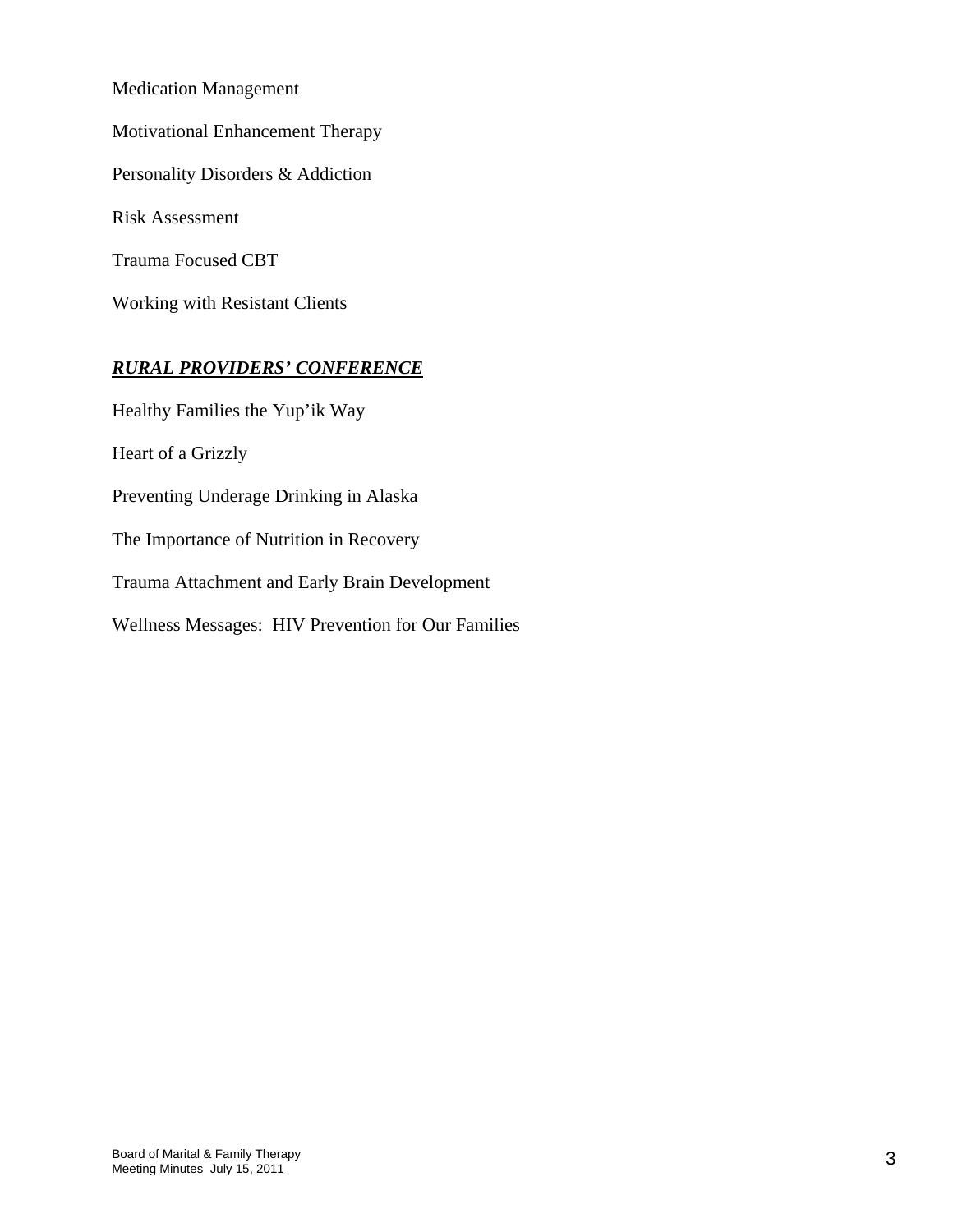# **PROGRAM SERVICES CONTINUING EDUCATION**

Addiction and Co-existing Conditions Intensive

Addiction and Domestic Violence

Addiction Pharmacology in Teen and Young Adults

Addiction Severity Index

Addiction Signs and Symptoms: Intensive

Addiction Signs and Symptoms Module One: Definition and Principles of Addiction Treatment

Addiction Signs and Symptoms Module Two: Stimulants, Depressants, and Cannabis Abuse

Addiction Signs and Symptoms Module Three: Hallucinogens, Narcotics, Inhalants, Designer/Club Drugs and Steroid Abuse

Adolescent Substance Abuse Intervention Series: Family Support Network

Adolescent Substance Abuse Intervention Series: Adolescent Community Reinforcement Approach

Adolescent Substance Abuse Intervention Series: Adolescent Substance Abuse Assessment

Adolescent Substance Abuse Intervention Series: Motivational Enhancement and Cognitive Behavioral Therapy

Adolescent Substance Abuse Intervention Series: Multidimensional Family Therapy

Adolescent Substance Abuse Intervention Series: Supplemental CBT

Enhancement of MET/CBT

Anger Management

Attention Deficit: A disorder with childhood onset

Behavioral Health Practice Errors

CFR 42: Confidentiality for Adolescents and Criminal Justice Clients

Clinical Psychopharmacology

Co-Occurring Disorders

Compensating Practice Employees and Professionals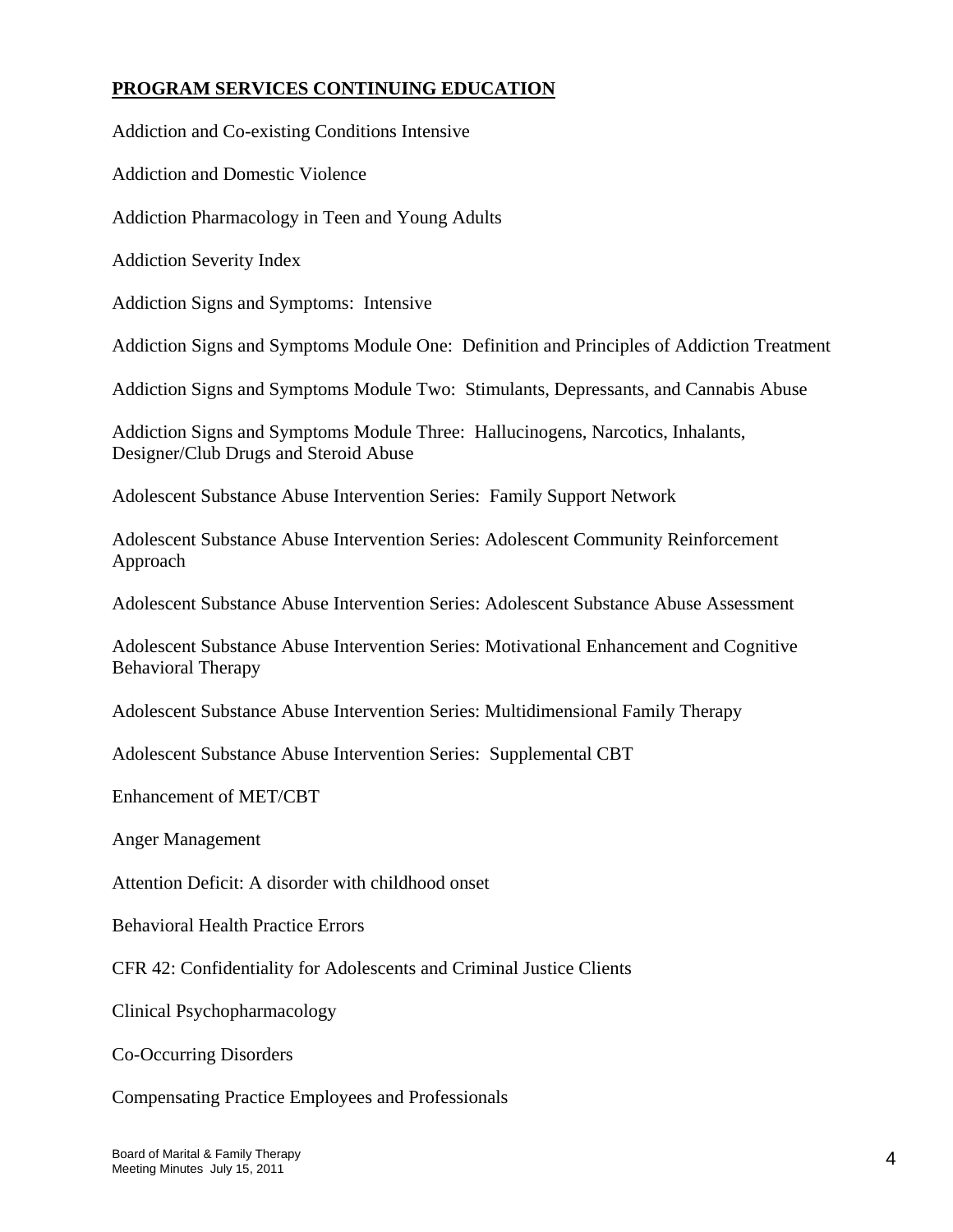Conduct Disorder: The most common and severe childhood disorder Confidentiality: A Right to Privacy Cultural Issues in Substance Abuse Treatment Dissociative Disorders and Hyperarousal Documentation: Planning Treatment and Noting Progress Domestic Violence and Substance Abuse Assessment Domestic Violence Update Domestic Violence: a Systems Perspective Domestic Violence: Core Course Domestic Violence: The Basics Dual Disorders Ethics and Boundary Issues: Ethical Decision Making Ethics and Boundary Issues: Confidentiality Ethics and Boundary Issues: Multiple Relationships Ethics Update Ethics: Core Course Evaluating Practice Employee Performance Financial Management Skills HIV Update HIV/AIDS and TB in the Substance Abuse Population How to hire practice employees and professionals Legal Vigilance: Business Law and Your Practice Marketing your Practice Medical Errors and Patient Safety: Research Reports One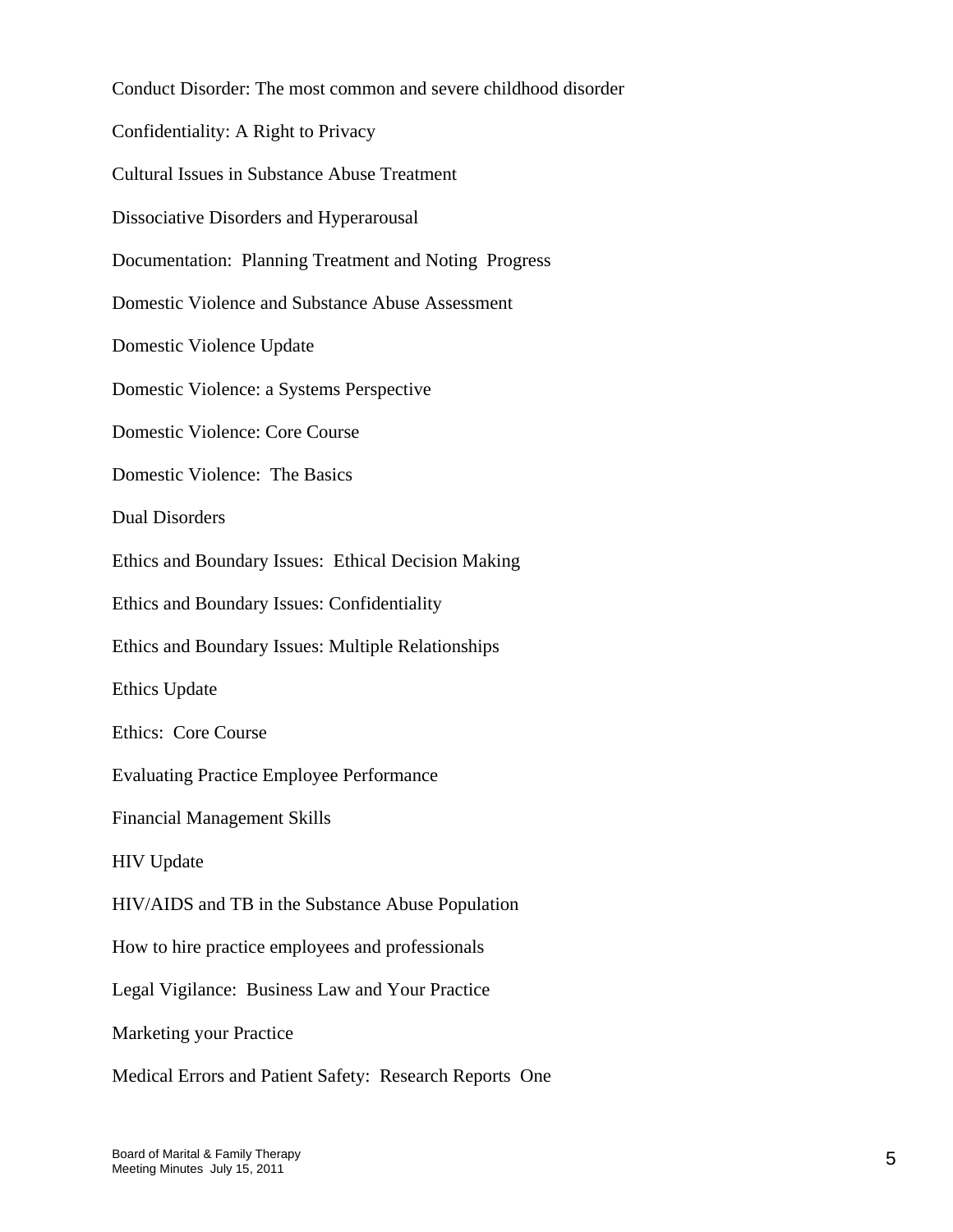Medical Errors and Patient Safety: Research Reports Two

Mental Health Practice Error Vignettes

Palliative Care: Mental Health Issues of Older Adults: Module One Theories of Aging

Palliative Care: Mental Health Issues of Older Adults Module Two: Mental Health Problems of th Elderly

Palliative Care: Mental Health Issues of Older Adults Module Three: Caregivers, and Care Delivery

Palliative Care: Mental Health Issues of Older Adults Module Four: Contextual Issues of Elder Care

Preventing Errors in Mental Health Practice

Responses to Trauma, Neglect, and Abuse

Sexual Abuse and Trauma

Substance Abuse Professional Qualification Training for US D.O.T. SAP Evaluations

Substance Abuse Professional Renewal Training Module One: FMCSA

Substance Abuse Professional Renewal Training Module Two: FRA

Substance Abuse Professional Renewal Training Module Three: FAA

Substance Abuse Professional Renewal Training Module Four: PHMSA

Substance Abuse Professional Renewal Training Module Five: FTA

Substance Abuse Professional Renewal Training Module Six: USCG

The Spiritual Connection: Values, Faith and Psychotherapy

Treatment Planning and Progress Notation

Understanding Federal Confidentiality Legislation

US Nuclear Regulatory Commission Substance Abuse Expert Qualification Training and Examination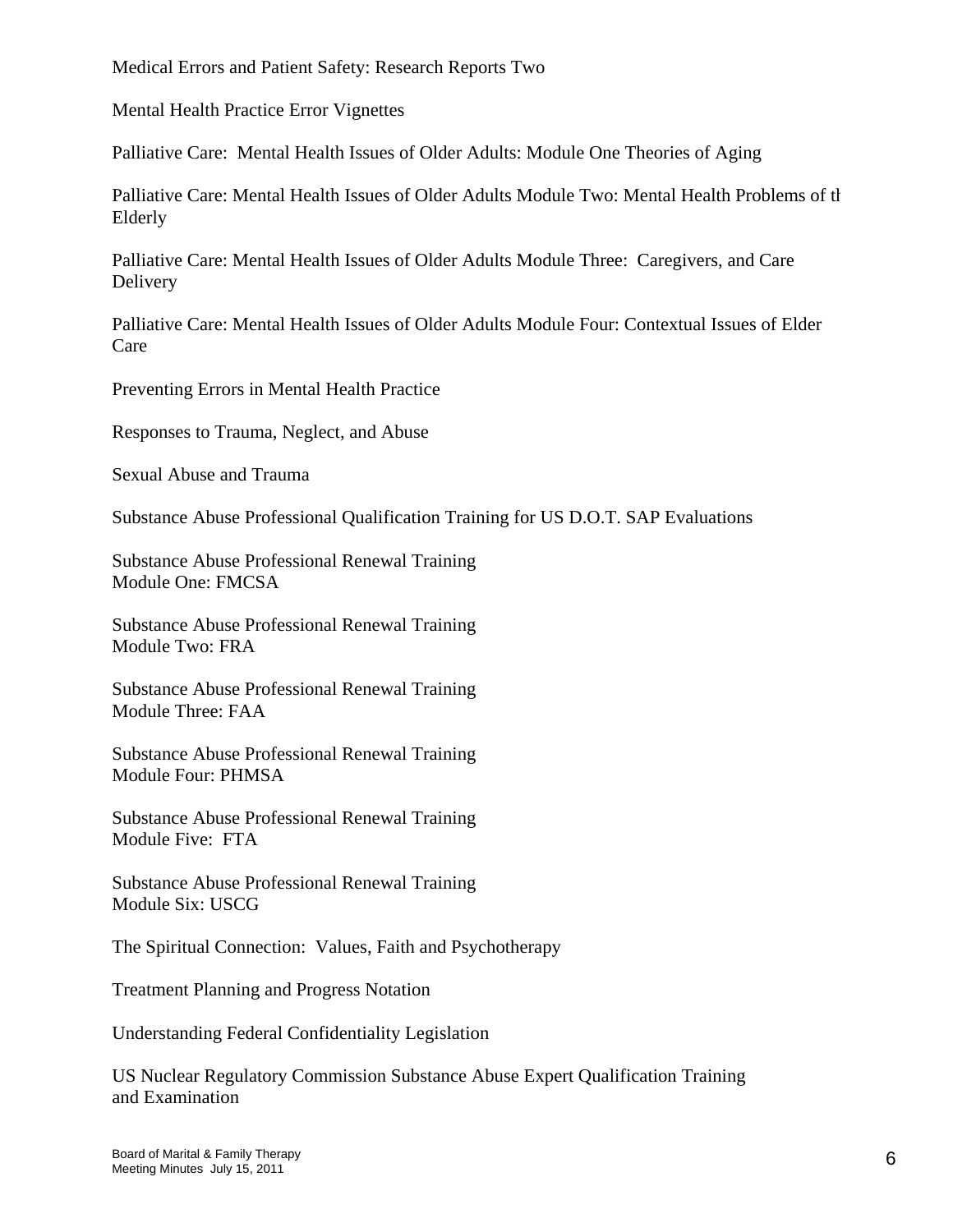5 HR Supervision Refresher Course for Approved Supervisors

HIV/AIDS an Overview

Identifying Child Molesters: Preventing Child Sexual Abuse by Recognizing the Pattern of Offenders

Issues in Supervision Two

The Socially Skilled Child Molester: Differentiating the Guilty from the Falsely Accused

# **5. Public Comment**

There was no public comment.

# **6. Old Business**

### a. AKMFT Liaison report

Ken McCarty is the Board liaison with AKMFT, the state wide organization. He reported that the group is concerned with the high licensure costs.

He also reported that they are working on language for a statute regarding what providers may bill Medicaid. He asked the Board to send a letter of support to the Legislature. Chair White will check and see if a Board is allowed to send such a letter

Board member Webber asked Ken, as the Liaison, to go to AKMFT and advise them that the Board is looking more closely at applications for continuing education credits. Part of the process is to ensure that the courses are promoting competence. The board will particularly look at the presenters and their education, training, and experience.

# b. Use of Skype for therapy/Clampitt

Previously, the AAMFT had championed Mytherapynet.com as a secure site to use for distance counseling, but had received information from a licensee that this may not be a better site than Skype.

Board Member Webber is attending the conference this year and will bring more information to the Board regarding on-line therapy in reference to MFTs and what needs to be basic information to give to licensees.

# c. Regulations change to 12 AAC 19.210

The Board had previously worked on changing the regulations related to supervision. They had wanted an approved supervisor for marital and family therapist licensing to have to be licensed as an MFT for five continuous years. The Board previously voted to submit it for public comment. The public comment period is not yet over, so no action taken at this time.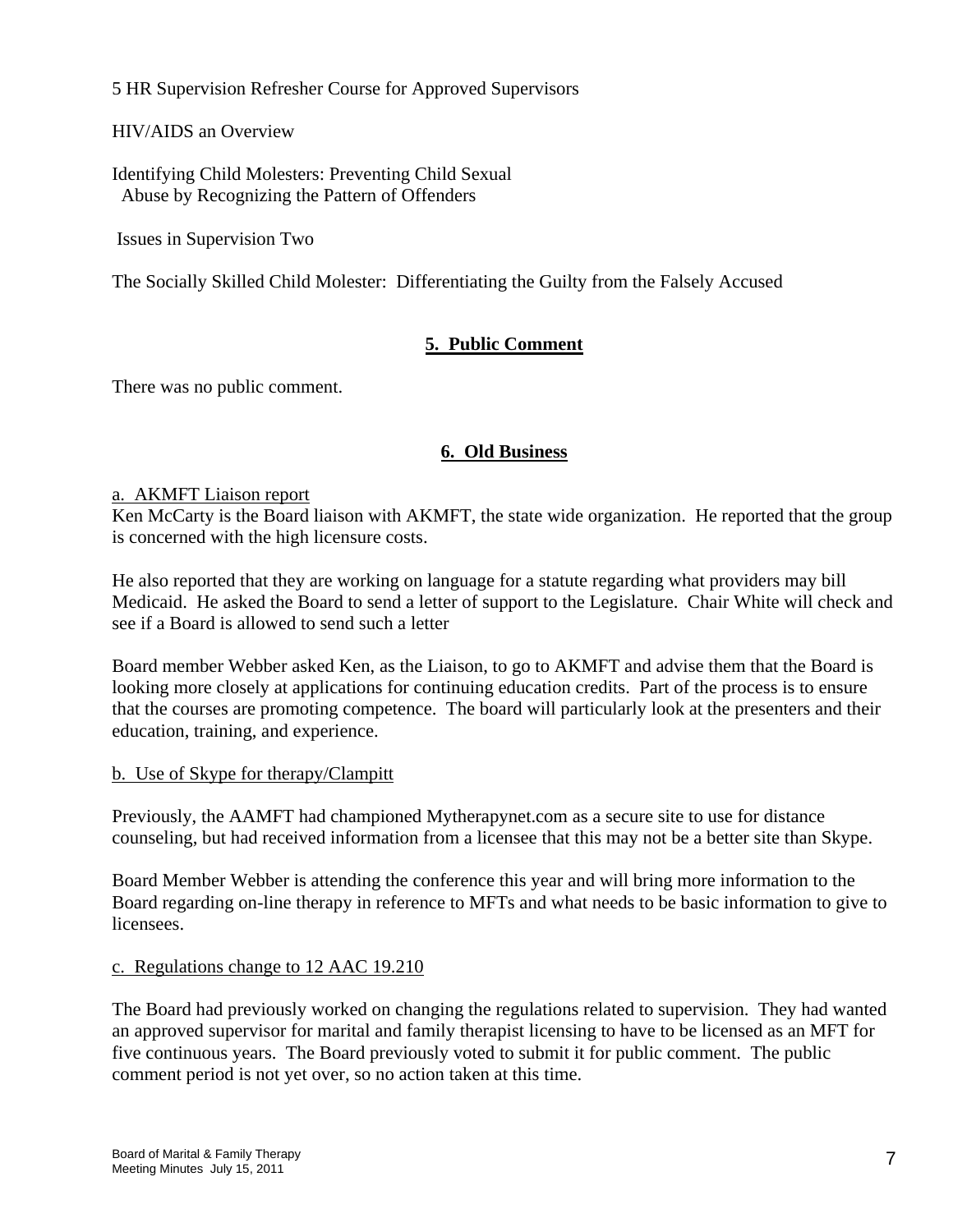#### d. Practice Protection

Board Member McCarty would like to see practice protection put into the statutes. It was noted that it could become overly narrow. Chair White questioned what they would be trying to protect. McCarty will look into it.

#### e. Multiple course approvals

There was long discussion on what there should be included in provider applications, especially when there are many courses taught by one instructor. The consensus of the Board is that, from now on, all continuing education provider approval forms (applications) must include information on the instructors' education, specialized training and experience in the areas being taught to show that the person is qualified to teach the course.

# **7. New Business**

#### a. Email vote /meeting vote

There was discussion regarding only voting on applications at the meetings, rather than by mail or email ballot. The members wish to be able to discuss some aspects and cannot do that by email. Some board members will be out of reach by email or mail until the meeting in December. It will be decided at the next meeting to see if it has caused hardships in a way that the Board would reconsider. Staff will be able to ask the Board in the case of emergency, such as military personnel needs.

## **On a motion duly made by Leon Webber, seconded by JoAnn Young, and approved unanimously, it was**

# **RESOLVED to suspend email voting on all applications and make determinations at Board meetings.**

#### Introduction - Director Don Habeger

There was a long discussion regarding licensure fees with Director Don Habeger, who was attending the meeting and had introduced himself to the new members. The Director explained that there were a number of moving parts when determining fees and CBPL had undergone some changes and staff responsibilities.

A new Administrative Officer will be hired so budget reports will soon be part of the agenda again.

There was a legislative Audit of the Department regarding how the Department allocated costs. There will be a different fee structure for some of the department.

Director Habeger answered questions and helped guide the Board in the wording for the regulation change regarding fees for continuing education approvals.

#### b. Fee for license status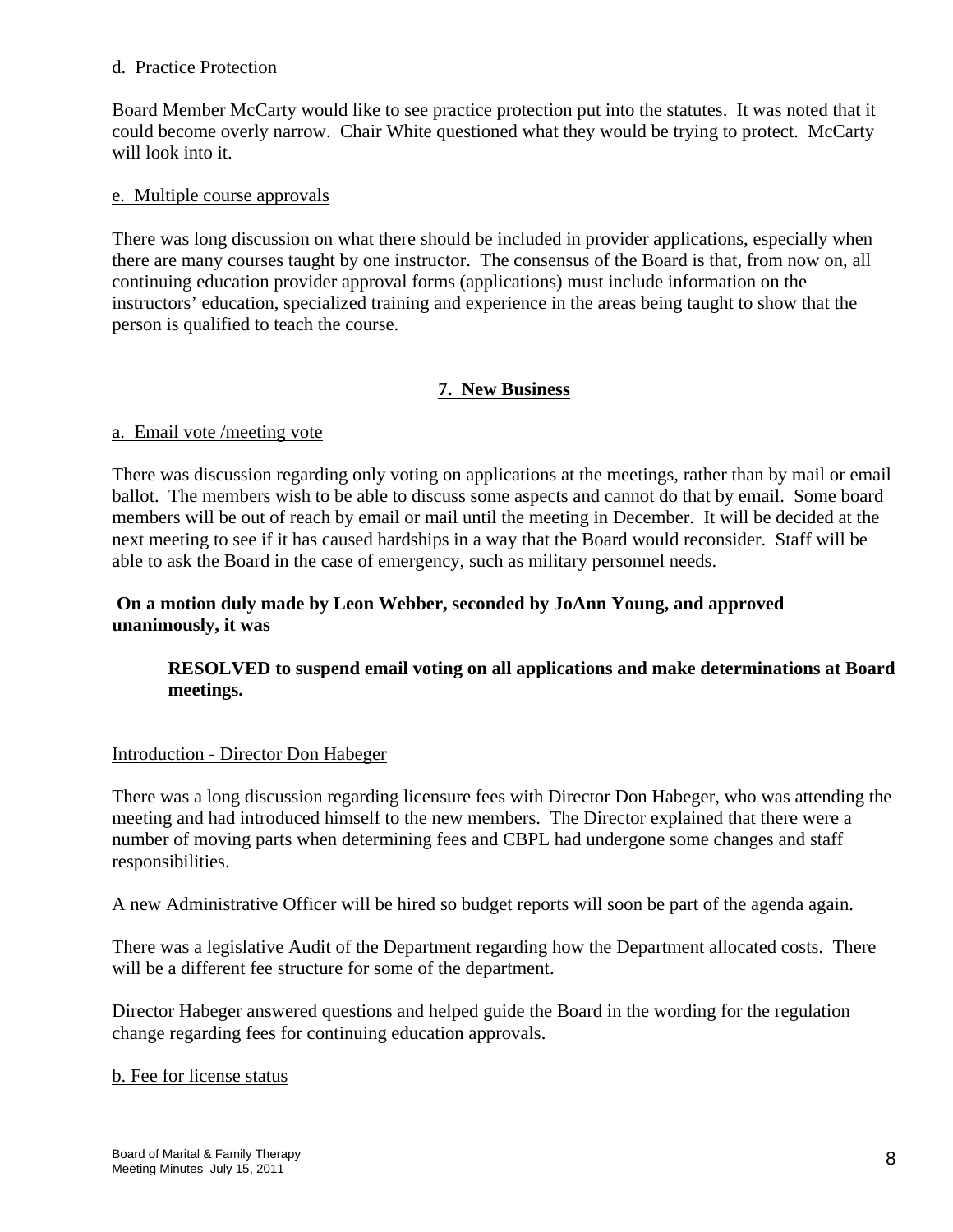There was extensive discussion regarding charging fees for continuing education provider approvals. At this time, the Board does not charge, but the Board determined that there should be a fee charged per course approval. The approval would expire with the biannual renewal (October 31 of every even yearthe next one is 10/30/2012). They also agreed that conferences would have to submit an approval request for each course, not just the general conference.

The motion would mean that there would have to be a regulation created. This would be least expensive if done at the same time as the renewal regulations were done. Individual workshop providers will have to apply even if it is in a conference. It is the Board's intention that each course reviewed will be charged a fee.

# **On a motion duly made by Leon Webber, seconded by Ken McCarty, with a friendly amendment, and approved unanimously, it was**

# **RESOLVED to charge a fee for each course submitted for Continuing Education Providers Approval and the approval will follow the biennial renewal timeframe.**

There was continued discussion regarding what fee amount would be charged.

**On a motion duly made by Leon Webber, seconded by JoAnn Young, and approved unanimously, it was** 

# **RESOLVED to charge a fee of \$25.00 per course for Continuing Education Providers Approval Forms.**

## c. Travel to National Board meeting

The Board consensus is to send Board Member Leon Webber to the next AMFTRB meeting.

#### d. Travel to AMFT annual meeting

The Board chose to not send any member to this national meeting in order to save money.

#### e. Distance supervision regulation

Jennifer Leonard had enquired about supervision through Skype from a rural location in Alaska. She also asked if there was a restriction on the percentage of hours that an applicant may receive distance supervision through Skype or other electronic means.

The Board agreed that they would accept distance supervision for licensure hours through Skype or other electronic means, as long as it was with an approved supervisor and in accordance with their laws. There are no restrictions as to the percentage of your supervision that is conducted through Skype or other electronic means.

#### f. Military temporary licenses

This was an "FYI" regarding a new law that has taken effect state-wide regarding all professional licensing. It deals with streamlining licensing for military personnel and their spouses.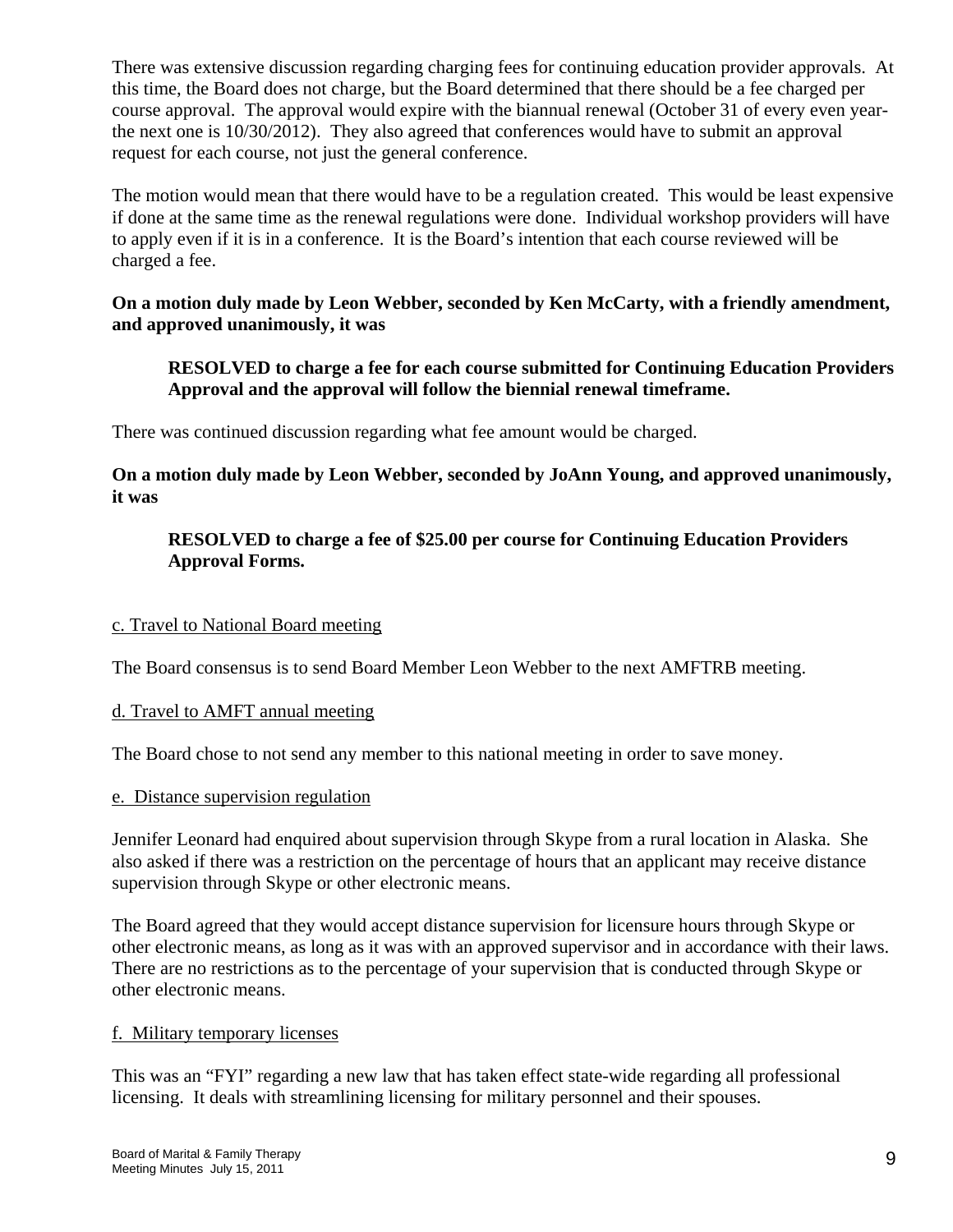# **8. Correspondence**

#### a. Hatem/online therapy policies

This concerned a survey that Chair White will complete.

#### b. Priess/CEU face to face

Ms. Priess had questions regarding whether a course that is a telephone lecture, but with which you must email your teacher with questions after the lecture, would be considered "face-to-face". At this time, face-to-face is identified as the following:

If the video/internet conference is in real-time (not recorded), meets the requirements of someone attending a conference in person and attendance can be verified, it would be considered "face-toface".

The Board agreed that it would still be considered face to face, even if one had to email questions to the teacher/instructor.

#### c. Treveno/practicum in Alaska

Ms. Treveno had questions regarding graduate program practicum prior to graduation at the University of Alaska Anchorage. She was directed to contact the graduate school, as they would have to answer the questions on what they accepted or what they offered as part of their curriculum.

Board member Webber will also check with UAA instructors.

#### d. Peterson/CEU questions

Ms. Peterson asked for clarification regarding what continuing education is acceptable for MFTs; what are acceptable correspondence programs. She wanted to know about correspondence program providers being approved by the American Association of Marital and Family Therapy.

No providers are approved, only courses. She was referred to 12 AAC 19.320:

**12 AAC 19.320. APPROVED CONTINUING EDUCATION ACTIVITIES.** (a) To be accepted by the board, continuing education must contribute directly to the professional competency of a marital and family therapist and must be directly related to the skills and knowledge required to implement marital and family therapy principles and methods.

(b) The following continuing education activities are acceptable if they are related to marital and family therapy in accordance with (a) of this section:

(1) postgraduate courses given by a regionally accredited academic institution, either audited or for credit;

(2) courses offered by the American Association for Marital and Family Therapy;

(3) courses offered by the Alaska Association for Marital and Family Therapy; …..